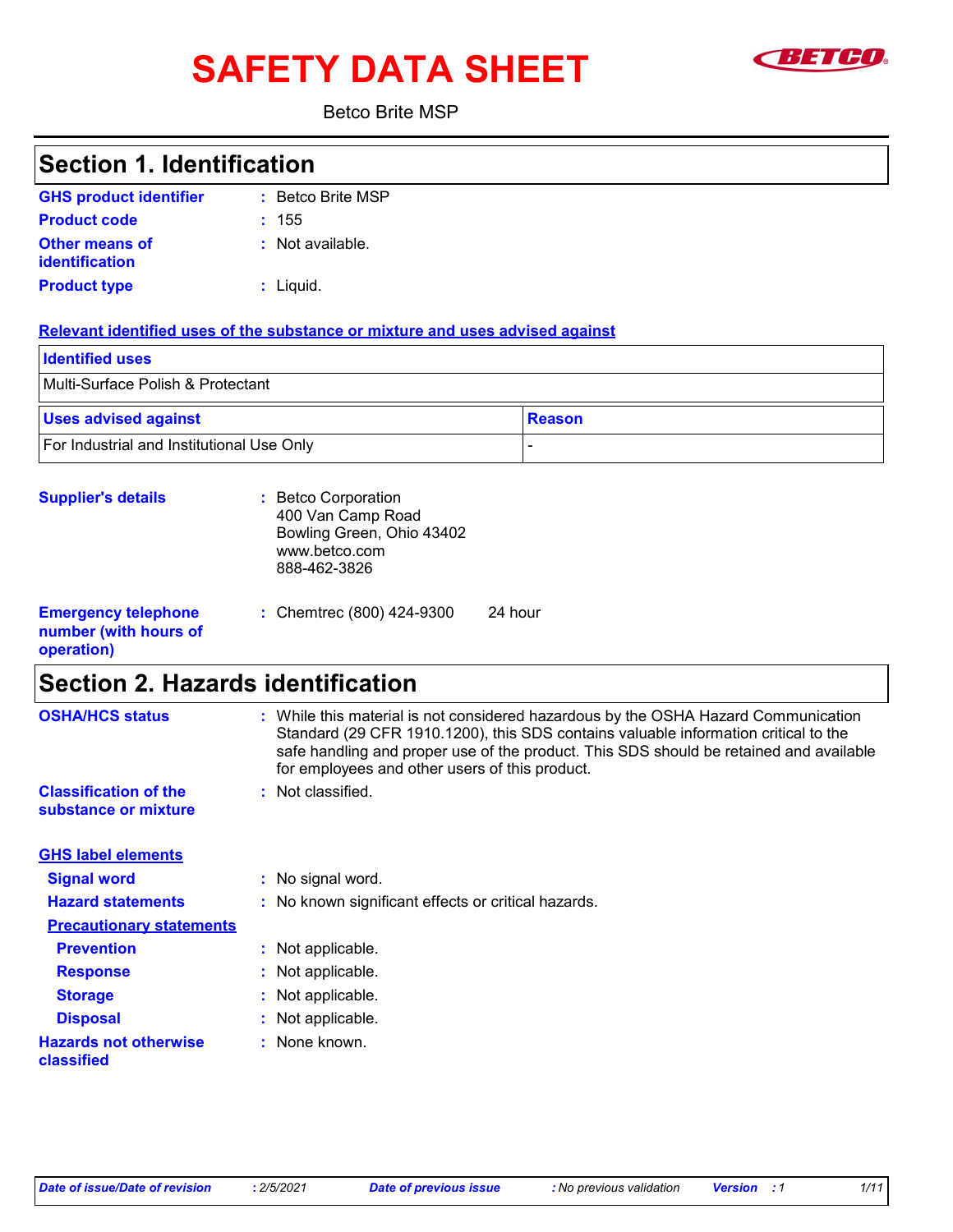### **Section 3. Composition/information on ingredients**

**Substance/mixture :**

**Other means of identification**

- Mixture
- **:** Not available.

Any concentration shown as a range is to protect confidentiality or is due to batch variation.

**There are no ingredients present which, within the current knowledge of the supplier and in the concentrations applicable, are classified as hazardous to health or the environment and hence require reporting in this section. Occupational exposure limits, if available, are listed in Section 8.**

### **Section 4. First aid measures**

#### **Description of necessary first aid measures**

| <b>Eye contact</b>  | : Immediately flush eyes with plenty of water, occasionally lifting the upper and lower<br>eyelids. Check for and remove any contact lenses. Get medical attention if irritation<br>occurs.                                                                                                                                                            |
|---------------------|--------------------------------------------------------------------------------------------------------------------------------------------------------------------------------------------------------------------------------------------------------------------------------------------------------------------------------------------------------|
| <b>Inhalation</b>   | : Remove victim to fresh air and keep at rest in a position comfortable for breathing. Get<br>medical attention if symptoms occur.                                                                                                                                                                                                                     |
| <b>Skin contact</b> | : Flush contaminated skin with plenty of water. Remove contaminated clothing and<br>shoes. Get medical attention if symptoms occur.                                                                                                                                                                                                                    |
| <b>Ingestion</b>    | : Wash out mouth with water. Remove victim to fresh air and keep at rest in a position<br>comfortable for breathing. If material has been swallowed and the exposed person is<br>conscious, give small quantities of water to drink. Do not induce vomiting unless<br>directed to do so by medical personnel. Get medical attention if symptoms occur. |

#### **Most important symptoms/effects, acute and delayed**

#### **Notes to physician <b>:** Treat symptomatically. Contact poison treatment specialist immediately if large quantities have been ingested or inhaled. **Specific treatments :** No specific treatment. **Inhalation <b>:** No known significant effects or critical hazards. **Ingestion :** No known significant effects or critical hazards. **Skin contact :** No known significant effects or critical hazards. **Eye contact :** No known significant effects or critical hazards. **Over-exposure signs/symptoms Skin contact Ingestion Inhalation :** No specific data. No specific data. **:** No specific data. **: Eye contact :** No specific data. **Potential acute health effects Indication of immediate medical attention and special treatment needed, if necessary**

**Protection of first-aiders** : No action shall be taken involving any personal risk or without suitable training.

#### **See toxicological information (Section 11)**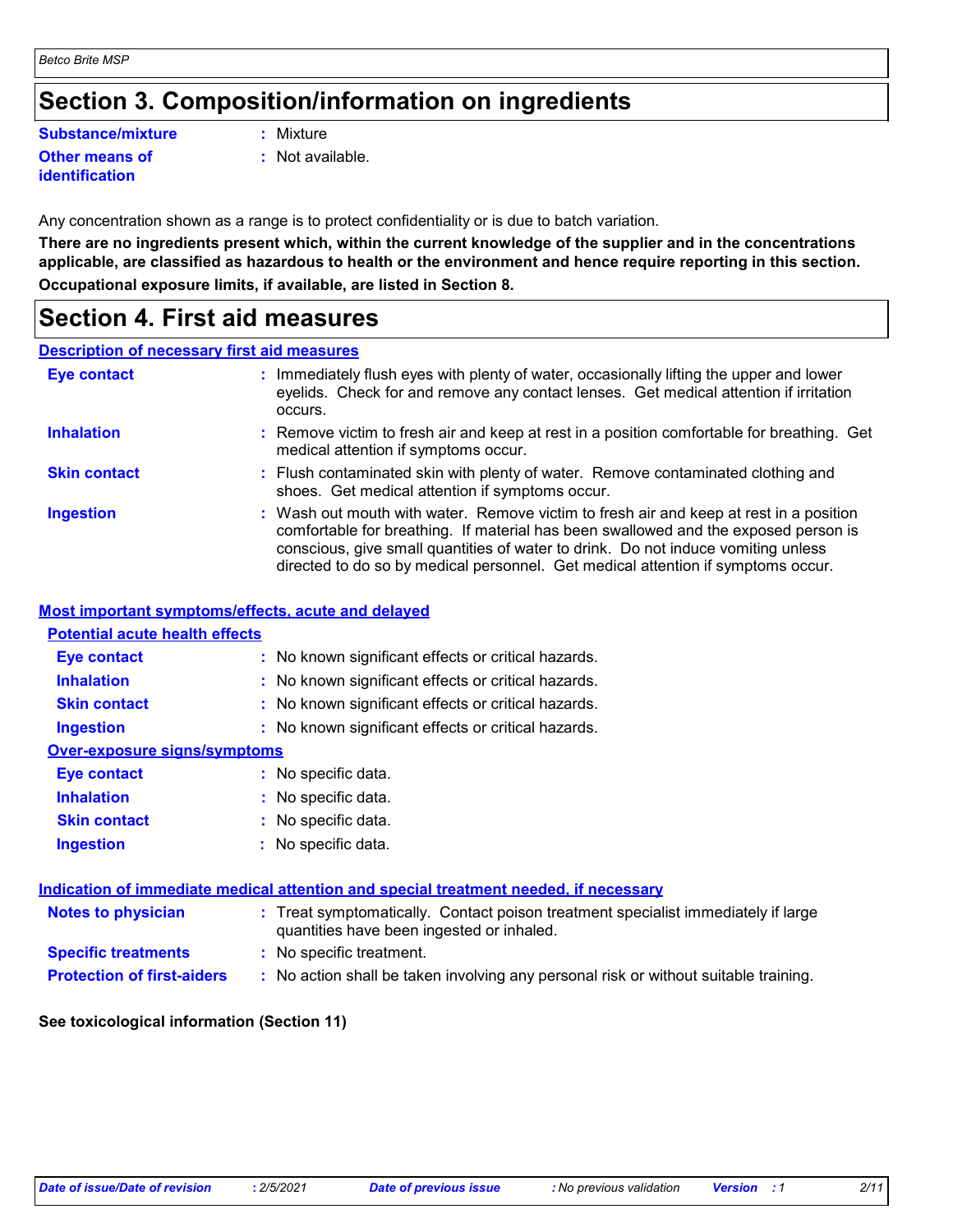## **Section 5. Fire-fighting measures**

| <b>Extinguishing media</b>                               |                                                                                                                                                                                                     |
|----------------------------------------------------------|-----------------------------------------------------------------------------------------------------------------------------------------------------------------------------------------------------|
| <b>Suitable extinguishing</b><br>media                   | : Use an extinguishing agent suitable for the surrounding fire.                                                                                                                                     |
| <b>Unsuitable extinguishing</b><br>media                 | : None known.                                                                                                                                                                                       |
| <b>Specific hazards arising</b><br>from the chemical     | : In a fire or if heated, a pressure increase will occur and the container may burst.                                                                                                               |
| <b>Hazardous thermal</b><br>decomposition products       | : No specific data.                                                                                                                                                                                 |
| <b>Special protective actions</b><br>for fire-fighters   | : Promptly isolate the scene by removing all persons from the vicinity of the incident if<br>there is a fire. No action shall be taken involving any personal risk or without suitable<br>training. |
| <b>Special protective</b><br>equipment for fire-fighters | Fire-fighters should wear appropriate protective equipment and self-contained breathing<br>apparatus (SCBA) with a full face-piece operated in positive pressure mode.                              |

## **Section 6. Accidental release measures**

| Personal precautions, protective equipment and emergency procedures                                                                                                                                                                                                                                                                                                                                                                                                                                                                      |
|------------------------------------------------------------------------------------------------------------------------------------------------------------------------------------------------------------------------------------------------------------------------------------------------------------------------------------------------------------------------------------------------------------------------------------------------------------------------------------------------------------------------------------------|
| : No action shall be taken involving any personal risk or without suitable training.<br>Evacuate surrounding areas. Keep unnecessary and unprotected personnel from<br>entering. Do not touch or walk through spilled material. Put on appropriate personal<br>protective equipment.                                                                                                                                                                                                                                                     |
| For emergency responders : If specialized clothing is required to deal with the spillage, take note of any information in<br>Section 8 on suitable and unsuitable materials. See also the information in "For non-<br>emergency personnel".                                                                                                                                                                                                                                                                                              |
| : Avoid dispersal of spilled material and runoff and contact with soil, waterways, drains<br>and sewers. Inform the relevant authorities if the product has caused environmental<br>pollution (sewers, waterways, soil or air).                                                                                                                                                                                                                                                                                                          |
| Methods and materials for containment and cleaning up                                                                                                                                                                                                                                                                                                                                                                                                                                                                                    |
| : Stop leak if without risk. Move containers from spill area. Dilute with water and mop up<br>if water-soluble. Alternatively, or if water-insoluble, absorb with an inert dry material and<br>place in an appropriate waste disposal container. Dispose of via a licensed waste<br>disposal contractor.                                                                                                                                                                                                                                 |
| : Stop leak if without risk. Move containers from spill area. Prevent entry into sewers,<br>water courses, basements or confined areas. Wash spillages into an effluent treatment<br>plant or proceed as follows. Contain and collect spillage with non-combustible,<br>absorbent material e.g. sand, earth, vermiculite or diatomaceous earth and place in<br>container for disposal according to local regulations (see Section 13). Dispose of via a<br>licensed waste disposal contractor. Note: see Section 1 for emergency contact |
|                                                                                                                                                                                                                                                                                                                                                                                                                                                                                                                                          |

### **Section 7. Handling and storage**

| <b>Precautions for safe handling</b>             |            |                                                                                                                                                                                                                                                                                                                                                  |                          |                    |      |
|--------------------------------------------------|------------|--------------------------------------------------------------------------------------------------------------------------------------------------------------------------------------------------------------------------------------------------------------------------------------------------------------------------------------------------|--------------------------|--------------------|------|
| <b>Protective measures</b>                       |            | : Put on appropriate personal protective equipment (see Section 8).                                                                                                                                                                                                                                                                              |                          |                    |      |
| <b>Advice on general</b><br>occupational hygiene | measures.  | : Eating, drinking and smoking should be prohibited in areas where this material is<br>handled, stored and processed. Workers should wash hands and face before eating,<br>drinking and smoking. Remove contaminated clothing and protective equipment before<br>entering eating areas. See also Section 8 for additional information on hygiene |                          |                    |      |
| <b>Date of issue/Date of revision</b>            | : 2/5/2021 | <b>Date of previous issue</b>                                                                                                                                                                                                                                                                                                                    | : No previous validation | <b>Version</b> : 1 | 3/11 |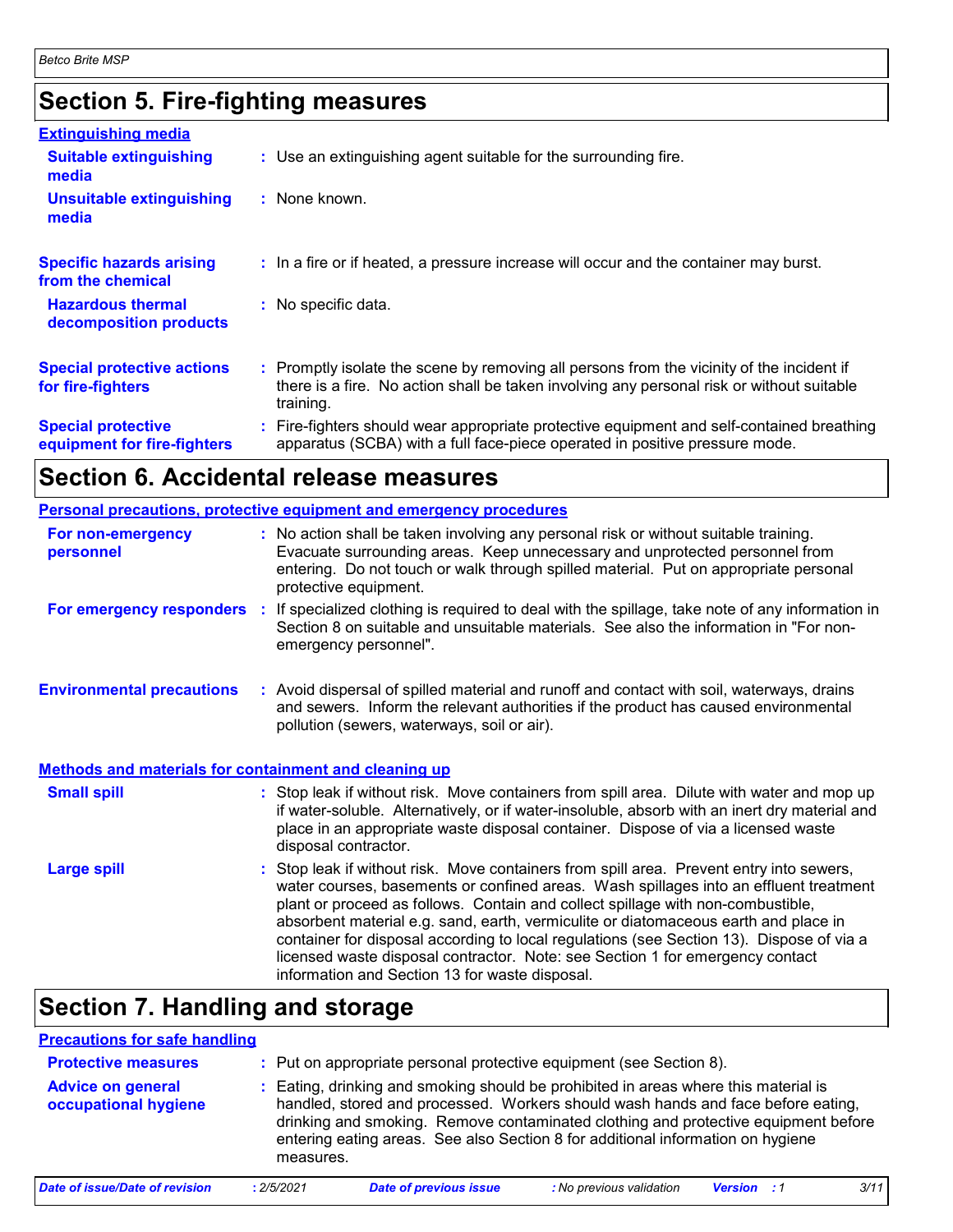### **Section 7. Handling and storage**

#### **Conditions for safe storage, including any incompatibilities** Store in accordance with local regulations. Store in original container protected from **:** direct sunlight in a dry, cool and well-ventilated area, away from incompatible materials (see Section 10) and food and drink. Keep container tightly closed and sealed until ready for use. Containers that have been opened must be carefully resealed and kept upright to prevent leakage. Do not store in unlabeled containers. Use appropriate containment to avoid environmental contamination. See Section 10 for incompatible materials before handling or use.

### **Section 8. Exposure controls/personal protection**

| <b>Control parameters</b>                         |                                                                                                                                                                                                                                                                                                                                                                                                                |
|---------------------------------------------------|----------------------------------------------------------------------------------------------------------------------------------------------------------------------------------------------------------------------------------------------------------------------------------------------------------------------------------------------------------------------------------------------------------------|
| <b>Occupational exposure limits</b>               |                                                                                                                                                                                                                                                                                                                                                                                                                |
| None.                                             |                                                                                                                                                                                                                                                                                                                                                                                                                |
| <b>Appropriate engineering</b><br><b>controls</b> | Good general ventilation should be sufficient to control worker exposure to airborne<br>contaminants.                                                                                                                                                                                                                                                                                                          |
| <b>Environmental exposure</b><br><b>controls</b>  | : Emissions from ventilation or work process equipment should be checked to ensure<br>they comply with the requirements of environmental protection legislation. In some<br>cases, fume scrubbers, filters or engineering modifications to the process equipment<br>will be necessary to reduce emissions to acceptable levels.                                                                                |
| <b>Individual protection measures</b>             |                                                                                                                                                                                                                                                                                                                                                                                                                |
| <b>Hygiene measures</b>                           | Wash hands, forearms and face thoroughly after handling chemical products, before<br>eating, smoking and using the lavatory and at the end of the working period.<br>Appropriate techniques should be used to remove potentially contaminated clothing.<br>Wash contaminated clothing before reusing. Ensure that eyewash stations and safety<br>showers are close to the workstation location.                |
| <b>Eye/face protection</b>                        | Safety eyewear complying with an approved standard should be used when a risk<br>assessment indicates this is necessary to avoid exposure to liquid splashes, mists,<br>gases or dusts. If contact is possible, the following protection should be worn, unless<br>the assessment indicates a higher degree of protection: safety glasses with side-<br>shields. Recommended: safety glasses with side-shields |
| <b>Skin protection</b>                            |                                                                                                                                                                                                                                                                                                                                                                                                                |
| <b>Hand protection</b>                            | : Chemical-resistant, impervious gloves complying with an approved standard should be<br>worn at all times when handling chemical products if a risk assessment indicates this is<br>necessary.                                                                                                                                                                                                                |
| <b>Body protection</b>                            | : Personal protective equipment for the body should be selected based on the task being<br>performed and the risks involved and should be approved by a specialist before<br>handling this product.                                                                                                                                                                                                            |
| <b>Other skin protection</b>                      | : Appropriate footwear and any additional skin protection measures should be selected<br>based on the task being performed and the risks involved and should be approved by a<br>specialist before handling this product.                                                                                                                                                                                      |
| <b>Respiratory protection</b>                     | : Based on the hazard and potential for exposure, select a respirator that meets the<br>appropriate standard or certification. Respirators must be used according to a<br>respiratory protection program to ensure proper fitting, training, and other important<br>aspects of use.                                                                                                                            |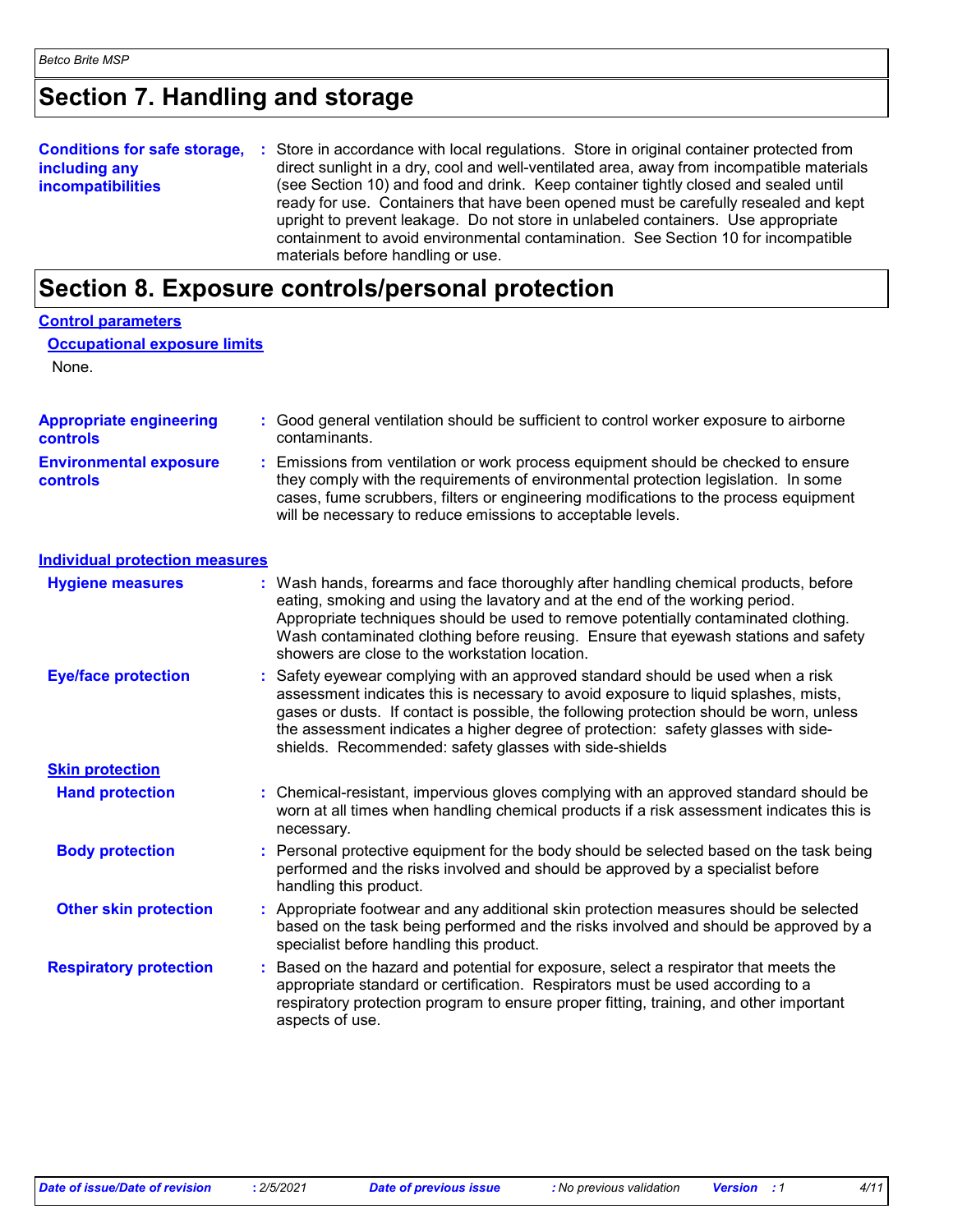### **Section 9. Physical and chemical properties**

#### **Appearance**

| <b>Physical state</b>                             | : Liquid.                                                              |
|---------------------------------------------------|------------------------------------------------------------------------|
| <b>Color</b>                                      | : Off-white.                                                           |
| Odor                                              | : Lemon-like.                                                          |
| <b>Odor threshold</b>                             | $:$ Not available.                                                     |
| pH                                                | : 7 to 8.5                                                             |
| <b>Melting point</b>                              | : Not available.                                                       |
| <b>Boiling point</b>                              | : Not available.                                                       |
| <b>Flash point</b>                                | : Closed cup: Not applicable. [Product does not sustain combustion.]   |
| <b>Evaporation rate</b>                           | : Not available.                                                       |
| <b>Flammability (solid, gas)</b>                  | : Not available.                                                       |
| Lower and upper explosive<br>(flammable) limits   | : Not available.                                                       |
| <b>Vapor pressure</b>                             | : Not available.                                                       |
| <b>Vapor density</b>                              | : Not available.                                                       |
| <b>Relative density</b>                           | : 1                                                                    |
| <b>Solubility</b>                                 | : Easily soluble in the following materials: cold water and hot water. |
| <b>Solubility in water</b>                        | : Not available.                                                       |
| <b>Partition coefficient: n-</b><br>octanol/water | : Not available.                                                       |
| <b>Auto-ignition temperature</b>                  | $:$ Not available.                                                     |
| <b>Decomposition temperature</b>                  | : Not available.                                                       |
| <b>Viscosity</b>                                  | : Not available.                                                       |
| Flow time (ISO 2431)                              | : Not available.                                                       |
|                                                   |                                                                        |

### **Section 10. Stability and reactivity**

| <b>Reactivity</b>                            | : No specific test data related to reactivity available for this product or its ingredients.              |
|----------------------------------------------|-----------------------------------------------------------------------------------------------------------|
| <b>Chemical stability</b>                    | : The product is stable.                                                                                  |
| <b>Possibility of hazardous</b><br>reactions | : Under normal conditions of storage and use, hazardous reactions will not occur.                         |
| <b>Conditions to avoid</b>                   | : No specific data.                                                                                       |
| Incompatible materials                       | $:$ Not available.                                                                                        |
| <b>Hazardous decomposition</b><br>products   | : Under normal conditions of storage and use, hazardous decomposition products should<br>not be produced. |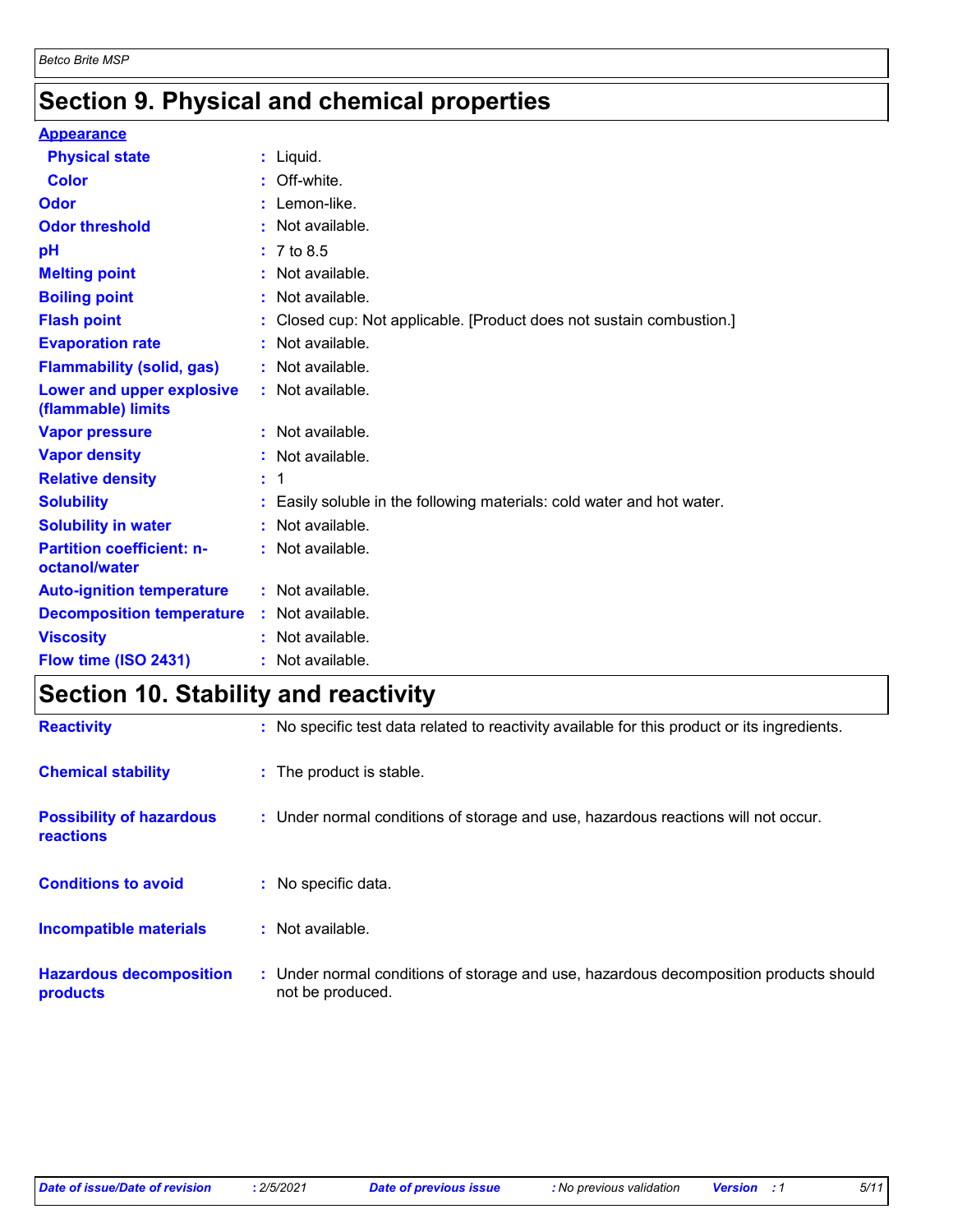### **Section 11. Toxicological information**

#### **Information on toxicological effects**

#### **Acute toxicity**

Not available.

#### **Irritation/Corrosion**

Not available.

#### **Sensitization**

Not available.

#### **Mutagenicity**

Not available.

#### **Carcinogenicity**

Not available.

#### **Reproductive toxicity**

Not available.

#### **Teratogenicity**

Not available.

#### **Specific target organ toxicity (single exposure)**

Not available.

### **Specific target organ toxicity (repeated exposure)**

Not available.

#### **Aspiration hazard**

Not available.

| Information on the likely<br>routes of exposure | : Routes of entry anticipated: Dermal.<br>Routes of entry not anticipated: Oral, Inhalation. |
|-------------------------------------------------|----------------------------------------------------------------------------------------------|
| <b>Potential acute health effects</b>           |                                                                                              |
| Eye contact                                     | : No known significant effects or critical hazards.                                          |
| <b>Inhalation</b>                               | : No known significant effects or critical hazards.                                          |
| <b>Skin contact</b>                             | : No known significant effects or critical hazards.                                          |
| <b>Ingestion</b>                                | : No known significant effects or critical hazards.                                          |
|                                                 | Symptoms related to the physical, chemical and toxicological characteristics                 |
| Eye contact                                     | : No specific data.                                                                          |

| $\cdot$ 110 apound data. |
|--------------------------|
| : No specific data.      |
| : No specific data.      |
| : No specific data.      |
|                          |

|                                                   | Delayed and immediate effects and also chronic effects from short and long term exposure |
|---------------------------------------------------|------------------------------------------------------------------------------------------|
| <b>Short term exposure</b>                        |                                                                                          |
| <b>Potential immediate</b><br><b>effects</b>      | : Not available.                                                                         |
| <b>Potential delayed effects : Not available.</b> |                                                                                          |
| Long term exposure                                |                                                                                          |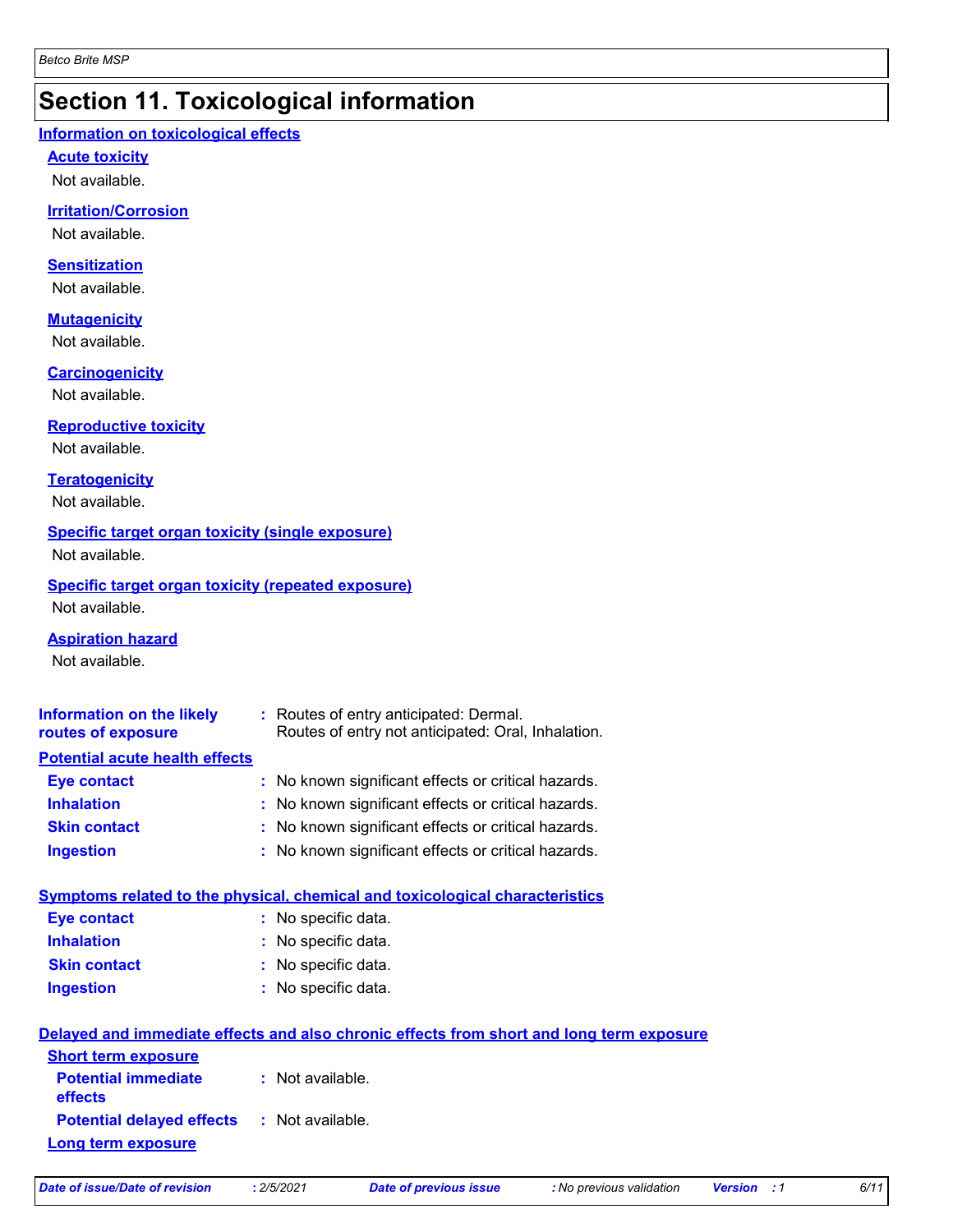### **Section 11. Toxicological information**

| <b>Potential immediate</b>       |
|----------------------------------|
| effects                          |
| <b>Potential delayed effects</b> |
|                                  |

**:** Not available.

#### *<u>ffects* : Not available.</u>

#### **Potential chronic health effects**

Not available.

| <b>General</b>               | : No known significant effects or critical hazards. |
|------------------------------|-----------------------------------------------------|
| <b>Carcinogenicity</b>       | : No known significant effects or critical hazards. |
| <b>Mutagenicity</b>          | : No known significant effects or critical hazards. |
| <b>Teratogenicity</b>        | : No known significant effects or critical hazards. |
| <b>Developmental effects</b> | : No known significant effects or critical hazards. |
| <b>Fertility effects</b>     | : No known significant effects or critical hazards. |

#### **Numerical measures of toxicity**

**Acute toxicity estimates**

Not available.

### **Section 12. Ecological information**

#### **Toxicity**

Not available.

#### **Persistence and degradability**

Not available.

#### **Bioaccumulative potential**

Not available.

#### **Mobility in soil**

**Soil/water partition coefficient (Koc)** 

**:** Not available.

**Other adverse effects** : No known significant effects or critical hazards.

### **Section 13. Disposal considerations**

The generation of waste should be avoided or minimized wherever possible. Disposal of this product, solutions and any by-products should at all times comply with the requirements of environmental protection and waste disposal legislation and any regional local authority requirements. Dispose of surplus and non-recyclable products via a licensed waste disposal contractor. Waste should not be disposed of untreated to the sewer unless fully compliant with the requirements of all authorities with jurisdiction. Waste packaging should be recycled. Incineration or landfill should only be considered when recycling is not feasible. This material and its container must be disposed of in a safe way. Empty containers or liners may retain some product residues. Avoid dispersal of spilled material and runoff and contact with soil, waterways, drains and sewers. **Disposal methods :**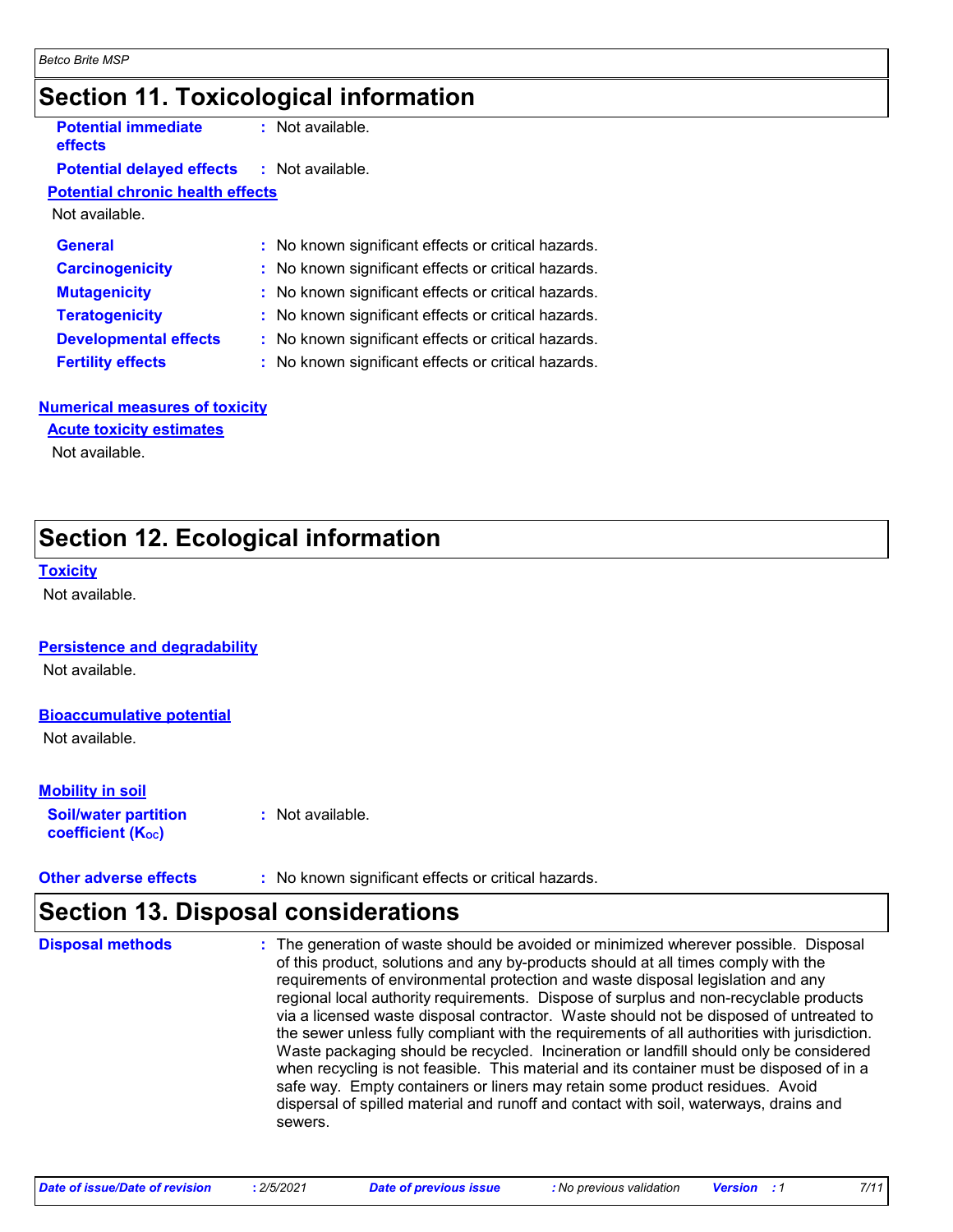### **Section 14. Transport information**

|                                        | <b>DOT</b><br><b>Classification</b> | <b>TDG</b><br><b>Classification</b> | <b>Mexico</b><br><b>Classification</b> | <b>ADR/RID</b> | <b>IMDG</b>    | <b>IATA</b>              |
|----------------------------------------|-------------------------------------|-------------------------------------|----------------------------------------|----------------|----------------|--------------------------|
| <b>UN number</b>                       | Not regulated.                      | Not regulated.                      | Not regulated.                         | Not regulated. | Not regulated. | Not regulated.           |
| <b>UN proper</b><br>shipping name      |                                     |                                     |                                        |                |                |                          |
| <b>Transport</b><br>hazard class(es)   |                                     |                                     |                                        |                |                |                          |
| <b>Packing group</b>                   |                                     |                                     |                                        |                |                | $\overline{\phantom{a}}$ |
| <b>Environmental</b><br><b>hazards</b> | No.                                 | No.                                 | No.                                    | No.            | No.            | No.                      |

**Special precautions for user** : Transport within user's premises: always transport in closed containers that are upright and secure. Ensure that persons transporting the product know what to do in the event of an accident or spillage.

**Transport in bulk according :** Not available. **to Annex II of MARPOL and the IBC Code**

### **Section 15. Regulatory information**

| <b>U.S. Federal regulations</b>                                                   |              | : TSCA 8(a) PAIR: Nonylphenol, branched, ethoxylated;<br>4-(4-hydroxy-4-methylpentyl)cyclohex-3-enecarbaldehyde; α-hexylcinnamaldehyde<br>TSCA 8(a) CDR Exempt/Partial exemption: Not determined<br>Clean Water Act (CWA) 307: dodecanenitrile<br>Clean Water Act (CWA) 311: Formaldehyde, solution; sodium hydroxide |                     |                    |  |
|-----------------------------------------------------------------------------------|--------------|-----------------------------------------------------------------------------------------------------------------------------------------------------------------------------------------------------------------------------------------------------------------------------------------------------------------------|---------------------|--------------------|--|
| <b>Clean Air Act Section 112</b><br>(b) Hazardous Air<br><b>Pollutants (HAPS)</b> | : Listed     |                                                                                                                                                                                                                                                                                                                       |                     |                    |  |
| <b>Clean Air Act Section 602</b><br><b>Class I Substances</b>                     | : Not listed |                                                                                                                                                                                                                                                                                                                       |                     |                    |  |
| <b>Clean Air Act Section 602</b><br><b>Class II Substances</b>                    | : Not listed |                                                                                                                                                                                                                                                                                                                       |                     |                    |  |
| <b>DEA List I Chemicals</b><br>(Precursor Chemicals)                              | : Not listed |                                                                                                                                                                                                                                                                                                                       |                     |                    |  |
| <b>DEA List II Chemicals</b><br><b>(Essential Chemicals)</b>                      | : Not listed |                                                                                                                                                                                                                                                                                                                       |                     |                    |  |
| <b>SARA 302/304</b>                                                               |              |                                                                                                                                                                                                                                                                                                                       |                     |                    |  |
| <b>Composition/information on ingredients</b>                                     |              |                                                                                                                                                                                                                                                                                                                       |                     |                    |  |
|                                                                                   |              |                                                                                                                                                                                                                                                                                                                       | <b>SARA 302 TPQ</b> | <b>SARA 304 RQ</b> |  |
|                                                                                   |              |                                                                                                                                                                                                                                                                                                                       |                     |                    |  |

|                                |            |                                                           |            | I SARA SUZ TPU |                          | <b>DARA 304 RU</b> |           |
|--------------------------------|------------|-----------------------------------------------------------|------------|----------------|--------------------------|--------------------|-----------|
| <b>Name</b>                    |            | %                                                         | <b>EHS</b> | (lbs)          | (gallons)                | (Ibs)              | (gallons) |
| formaldehyde                   |            | < 0.1                                                     | Yes.       | 500            | 73.9                     | 100                | 14.8      |
| <b>SARA 304 RQ</b>             |            | 2666248.6 lbs / 1210476.9 kg [319774.2 gal / 1210476.9 L] |            |                |                          |                    |           |
| Date of issue/Date of revision | : 2/5/2021 | <b>Date of previous issue</b>                             |            |                | : No previous validation | <b>Version</b> : 1 | 8/11      |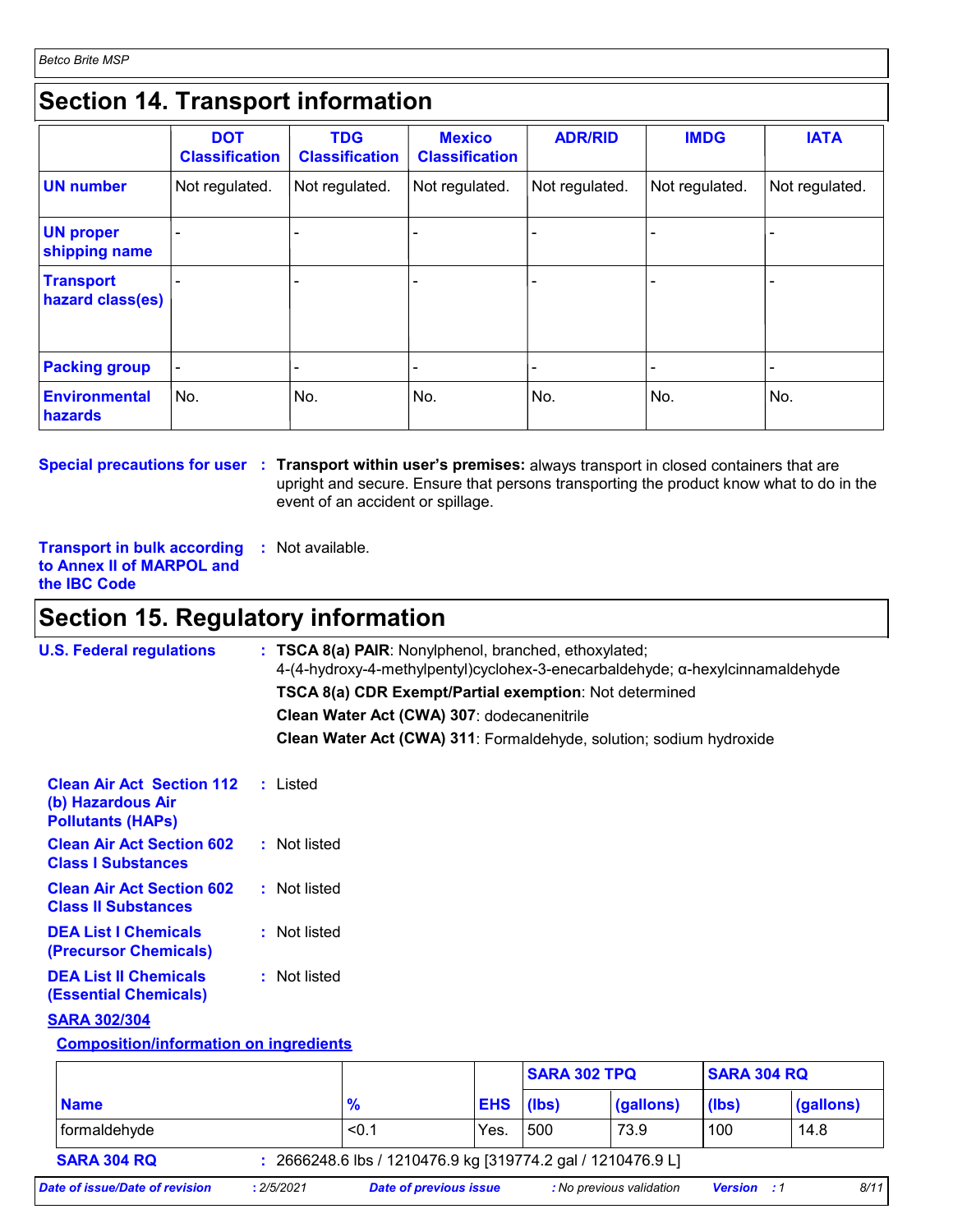### **Section 15. Regulatory information**

#### **SARA 311/312**

**Classification :** Not applicable.

#### **Composition/information on ingredients**

No products were found.

#### **State regulations**

- **Massachusetts :**
- 
- : None of the components are listed.
- **New York :** None of the components are listed.
- 
- **New Jersey :** None of the components are listed.
- 
- **Pennsylvania :** None of the components are listed.

#### **California Prop. 65**

**A** WARNING: This product can expose you to Formaldehyde, which is known to the State of California to cause cancer. For more information go to www.P65Warnings.ca.gov.

| <b>Ingredient name</b> | No significant risk Maximum<br><b>level</b> | acceptable dosage<br><b>level</b> |
|------------------------|---------------------------------------------|-----------------------------------|
| Formaldehyde           | Yes.                                        |                                   |

#### **International regulations**

**Chemical Weapon Convention List Schedules I, II & III Chemicals**

Not listed.

#### **Montreal Protocol**

Not listed.

#### **Stockholm Convention on Persistent Organic Pollutants**

Not listed.

#### **Rotterdam Convention on Prior Informed Consent (PIC)**

Not listed.

#### **UNECE Aarhus Protocol on POPs and Heavy Metals**

Not listed.

#### **Inventory list**

| <b>Australia</b>         | : All components are listed or exempted.                                                                                                                                                    |
|--------------------------|---------------------------------------------------------------------------------------------------------------------------------------------------------------------------------------------|
| <b>Canada</b>            | : All components are listed or exempted.                                                                                                                                                    |
| <b>China</b>             | : All components are listed or exempted.                                                                                                                                                    |
| <b>Europe</b>            | : At least one component is not listed in EINECS but all such components are listed in<br>ELINCS. Please contact your supplier for information on the inventory status of this<br>material. |
| <b>Japan</b>             | : Japan inventory (ENCS): Not determined.<br>Japan inventory (ISHL): Not determined.                                                                                                        |
| <b>Malaysia</b>          | : Not determined                                                                                                                                                                            |
| <b>New Zealand</b>       | : All components are listed or exempted.                                                                                                                                                    |
| <b>Philippines</b>       | : All components are listed or exempted.                                                                                                                                                    |
| <b>Republic of Korea</b> | : Not determined.                                                                                                                                                                           |
| <b>Taiwan</b>            | : All components are listed or exempted.                                                                                                                                                    |
| <b>Thailand</b>          | : Not determined.                                                                                                                                                                           |
| <b>Turkey</b>            | : Not determined.                                                                                                                                                                           |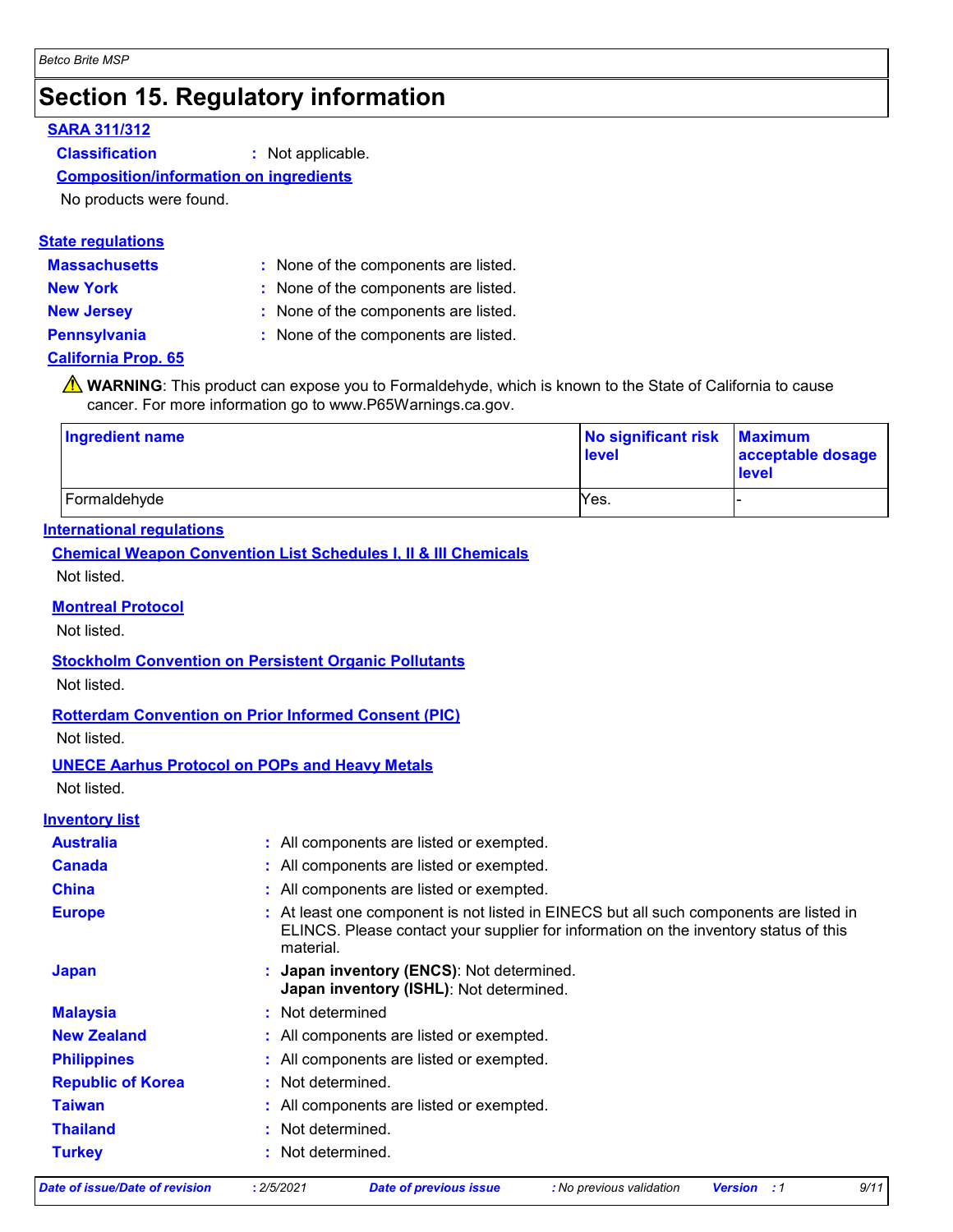### **Section 15. Regulatory information**

- **United States :** All components are listed or exempted.
- 
- **Viet Nam :** Not determined.

### **Section 16. Other information**





**Caution: HMIS® ratings are based on a 0-4 rating scale, with 0 representing minimal hazards or risks, and 4 representing significant hazards or risks. Although HMIS® ratings and the associated label are not required on SDSs or products leaving a facility under 29 CFR 1910.1200, the preparer may choose to provide them. HMIS® ratings are to be used with a fully implemented HMIS® program. HMIS® is a registered trademark and service mark of the American Coatings Association, Inc.**

**The customer is responsible for determining the PPE code for this material. For more information on HMIS® Personal Protective Equipment (PPE) codes, consult the HMIS® Implementation Manual.**

**National Fire Protection Association (U.S.A.)**



**Reprinted with permission from NFPA 704-2001, Identification of the Hazards of Materials for Emergency Response Copyright ©1997, National Fire Protection Association, Quincy, MA 02269. This reprinted material is not the complete and official position of the National Fire Protection Association, on the referenced subject which is represented only by the standard in its entirety.**

**Copyright ©2001, National Fire Protection Association, Quincy, MA 02269. This warning system is intended to be interpreted and applied only by properly trained individuals to identify fire, health and reactivity hazards of chemicals. The user is referred to certain limited number of chemicals with recommended classifications in NFPA 49 and NFPA 325, which would be used as a guideline only. Whether the chemicals are classified by NFPA or not, anyone using the 704 systems to classify chemicals does so at their own risk.**

#### **Procedure used to derive the classification**

|                                   | <b>Classification</b>                                                                                                                                                                                                                                                                                                                                                                                                                                                                                                                           | <b>Justification</b> |
|-----------------------------------|-------------------------------------------------------------------------------------------------------------------------------------------------------------------------------------------------------------------------------------------------------------------------------------------------------------------------------------------------------------------------------------------------------------------------------------------------------------------------------------------------------------------------------------------------|----------------------|
| Not classified.                   |                                                                                                                                                                                                                                                                                                                                                                                                                                                                                                                                                 |                      |
| <b>History</b>                    |                                                                                                                                                                                                                                                                                                                                                                                                                                                                                                                                                 |                      |
| Date of printing                  | : 2/5/2021                                                                                                                                                                                                                                                                                                                                                                                                                                                                                                                                      |                      |
| Date of issue/Date of<br>revision | : 2/5/2021                                                                                                                                                                                                                                                                                                                                                                                                                                                                                                                                      |                      |
| Date of previous issue            | : No previous validation                                                                                                                                                                                                                                                                                                                                                                                                                                                                                                                        |                      |
| <b>Version</b>                    | $\div$ 1                                                                                                                                                                                                                                                                                                                                                                                                                                                                                                                                        |                      |
| <b>Key to abbreviations</b>       | $\therefore$ ATE = Acute Toxicity Estimate<br><b>BCF</b> = Bioconcentration Factor<br>GHS = Globally Harmonized System of Classification and Labelling of Chemicals<br>IATA = International Air Transport Association<br>IBC = Intermediate Bulk Container<br><b>IMDG = International Maritime Dangerous Goods</b><br>LogPow = logarithm of the octanol/water partition coefficient<br>MARPOL = International Convention for the Prevention of Pollution From Ships, 1973<br>as modified by the Protocol of 1978. ("Marpol" = marine pollution) |                      |